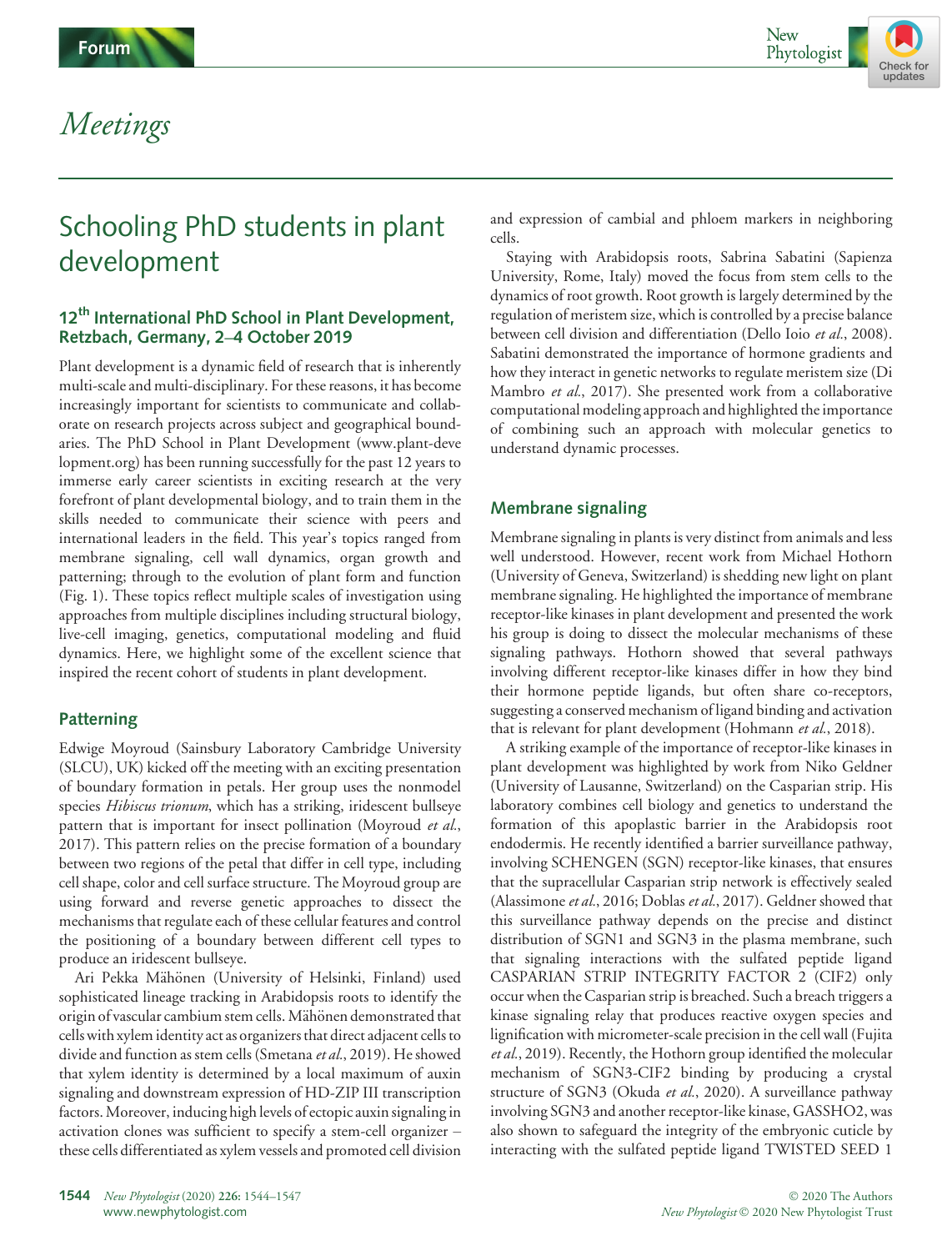Fig. 1 Multi-scale and multi-disciplinary investigations of plant development. Arrow indicates the increasing length scale of biological processes addressed at the 12<sup>th</sup> International PhD School in Plant Development. (a) Membrane signaling at the molecular scale, for example, SCHENGEN pathway proteins, including receptor-like kinase and ligand. (b) Cell wall and cytoskeleton dynamics at the cell scale, for example alignment of cortical microtubules in a jigsaw puzzle-shaped cell. (c) Growth and patterning at tissue and organ scales, for example clonal sector (blue) in the root vascular cambium. (d) Evolution of form and function at organ and whole plant scales, for example a dandelion seed and the vortex that it generates during flight.



(Doll et al., 2020). Therefore, the same receptor-like kinase evolved distinct integrity monitoring functions within the plant.

## Cell wall dynamics

Marie-Cécile Caillaud (Reproduction and Development of Plants Laboratory Lyon, France) kept the focus on membrane signaling, but moved the context to cell division. Plant cells cannot migrate since they are surrounded and locked in place by cell walls; therefore, cell elongation and cell division are crucial for plant morphogenesis. In this context, positioning of the division plane is of key importance. Caillaud presented the work of her group investigating the interplay between anionic membrane phospholipids and the cytoskeleton in plant cell division (Caillaud, 2019). They use live imaging of phosphoinositide (PIP) biosensors and PIP perturbation tools to investigate the precise role of PIPs in positioning the cell division plane.

Alexis Maizel (University of Heidelberg, Germany) focused on a specific cell division – the asymmetric division of founder cells that initiate a lateral root. Asymmetric radial expansion and nuclear migration precede the asymmetric division of founder cells. Using mutants as well as pharmacological and tissue-specific genetic perturbations, Maizel showed that reorganization of cortical microtubules differentially constrains founder cell expansion, and polar migration of the nuclei requires the F-actin network (Vilches Barro et al., 2019). Auxin signaling is required to trigger not only these cytoskeletal rearrangements, but also the expression of EXPANSIN A1, which encodes a cell wall modifying enzyme that is necessary for asymmetric swelling and division of lateral root founder cells (Ramakrishna et al., 2019).

The use of advanced imaging, such as light sheet microscopy (presented by Maizel), and quantitative, three-dimensional image

analysis, was evident in a number of student presentations, including the winner of 'best poster' from Athul Vijayan (Schneitz Laboratory, Technical University of Munich, Germany). Vijayan presented a three-dimensional 'digital ovule' at cellular resolution, reconstructed from 150 ovules covering all stages of ovule development (Tofanelli et al., 2019).

Arun Sampathkumar (Max Planck Institute for Molecular Plant Physiology (MPIMP), Golm, Germany) also followed a quantitative morphodynamics approach, and reminded the audience that plants cope with mechanical forces, which are relevant for directional growth. Mechanical reinforcement occurs via modifications of the cell wall. He showed that cortical microtubules, that guide the direction of cellulose microfibril synthesis in the cell wall, reorganize to cope with stress at the tissue level, for instance in response to cell ablation (Eng & Sampathkumar, 2018). He also showed that cortical microtubules organize within each cell to cope with intracellular differences in stress. Furthermore, he is exploring the contribution of cytoskeleton components in the perception and response to mechanical cues.

### Evo-devo

Naomi Nakayama (Imperial College London, formerly University of Edinburgh) also focused on mechanics, but broadened the scale of investigation to address the biomechanics of dandelion dispersal and its interaction with the environment. Nakayama presented her work on the aerodynamics of dandelion diaspore flight. Using computational fluid dynamics and wind tunnel experiments with dandelion pappi, as well as fabricated replicas, she found that the particular geometry and porosity of the pappus allows the generation of a separated vortex ring that keeps them flying (Cummins et al., 2018). Furthermore, she observed differences in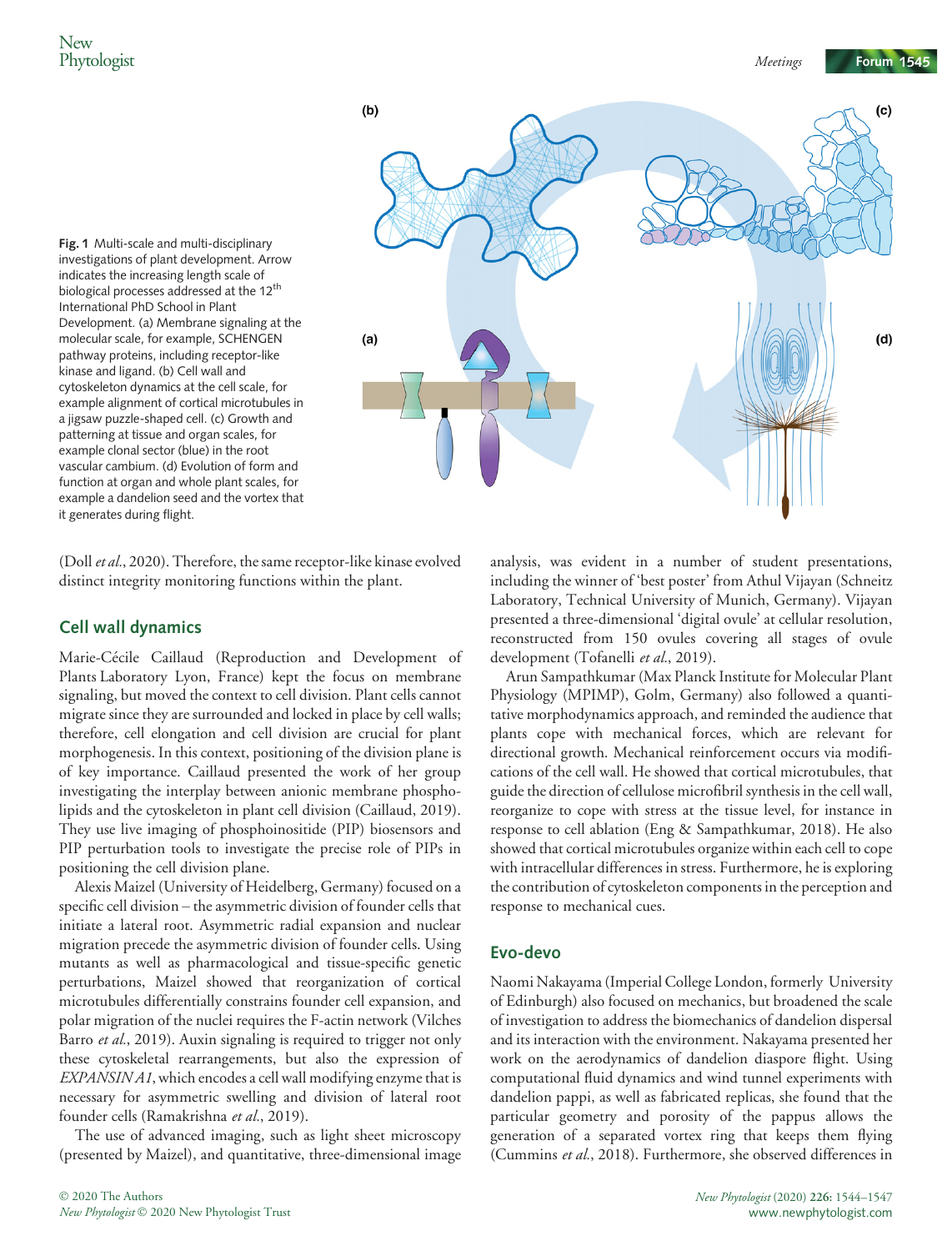pappus detachment depending on environmental conditions (Seale et al., 2019), and is currently exploring the biological significance of these findings.

An interest in the evolution of plant form and function was apparent not only from Nakayama's work, but also from a number of other keynote speakers and students working on organisms other than Arabidopsis, including winner of 'best talk' from Miguel Pérez-Antón (Hay Laboratory, Max Planck Institute for Plant Breeding Research (MPIPZ), Cologne, Germany) on explosive seed dispersal in *Cardamine hirsuta* (Hofhuis et al., 2016).

Cristina Ferrándiz (University of Valencia, Spain) continued this theme by presenting the latest findings of her group on carpel evolution. The carpel encloses and protects the ovules and was a major evolutionary innovation of flowering plants (Ferrandiz et al., 2010). By using the style and stigma as tissues unique to the carpel, Ferrándiz identified a core set of transcription factors that control carpel identity. She showed how a nonhierarchical regulatory network of protein complexes between transcription factors that belong to several families, could explain the patterning of different carpel tissues. Because some of these transcription factors are unique to flowering plants, it may be a testable hypothesis to link the evolutionary origin of this regulatory network to carpel evolution.

#### Future perspectives

An outstanding feature of the PhD School in Plant Development was the vibrant atmosphere provided by motivated students and enthusiastic speakers. This atmosphere provided great opportunities for students to present their research and establish scientific networks. Career development was another important focus and Stefan Schwarz (KWS Seed Company, Einbeck, Germany) presented his career path as an example of 'PhD to industry' and what working in a company can offer young scientists. Looking forward to the 13<sup>th</sup> International PhD School in Plant Development 2020, organized by Arp Schnittger, University of Hamburg, we anticipate more excellent science that will stimulate the next generation of plant developmental biologists.

#### Acknowledgements

The authors thank The Company of Biologists, The New Phytologist Trust, KWS and DBG for financial meeting support, Arp Schnittger and Mortitz Nowack as meeting co-organizers, Maren Röper for administrative assistance, and Benediktushöhe, Retzbach. The authors also thank Adam Runions for sharing images.

### **ORCID**

Angela Hay (D https://orcid.org/0000-0003-4609-5490

Miguel Pérez-Antón and Angela Hay\*

Max Planck Institute for Plant Breeding Research, Carl-von-Linné-Weg 10, Cologne, 50829, Germany (\*Author for correspondence: tel +49 221 5062108; email hay@mpipz.mpg.de)

## References

- Alassimone J, Fujita S, Doblas VG, van Dop M, Barberon M, Kalmbach L, Vermeer JE, Rojas-Murcia N, Santuari L, Hardtke CS et al. 2016. Polarly localized kinase SGN1 is required for Casparian strip integrity and positioning. Nature Plants 2: 16113.
- Caillaud MC. 2019. Anionic lipids: a pipeline connecting key players of plant cell division. Frontiers in Plant Science 10: 419.
- Cummins C, Seale M, Macente A, Certini D, Mastropaolo E, Viola IM, Nakayama N. 2018. A separated vortex ring underlies the flight of the dandelion. Nature 562: 414–418.
- Dello Ioio R, Nakamura K, Moubayidin L, Perilli S, Taniguchi M, Morita MT, Aoyama T, Costantino P, Sabatini S. 2008. A genetic framework for the control of cell division and differentiation in the root meristem. Science 322: 1380–1384.
- Di Mambro R, De Ruvo M, Pacifici E, Salvi E, Sozzani R, Benfey PN, Busch W, Novak O, Ljung K, Di Paola L et al. 2017. Auxin minimum triggers the developmental switch from cell division to cell differentiation in the Arabidopsis root. Proceedings of the National Academy of Sciences, USA 114: E7641–E7649.
- Doblas VG, Smakowska-Luzan E, Fujita S, Alassimone J, Barberon M, Madalinski M, Belkhadir Y, Geldner N. 2017. Root diffusion barrier control by a vasculature-derived peptide binding to the SGN3 receptor. Science 355: 280-284.
- Doll NM, Royek S, Fujita S, Okuda S, Chamot S, Stintzi A, Widiez T, Hothorn M, Schaller A, Geldner N et al. 2020. A two-way molecular dialogue between embryo and endosperm is required for seed development. Science 367: 431-435.
- Eng RC, Sampathkumar A. 2018. Getting into shape: the mechanics behind plant morphogenesis. Current Opinion in Plant Biology 46: 25–31.
- Ferrandiz C, Fourquin C, Prunet N, Scutt CP, Sundberg E, Trehin C, Vialette-Guiraud ACM. 2010. Carpel development. In: Kader JC, Delseny M, eds. Advances in botanical research, Vol. 55. London, UK: Academic Press, 1–74.
- Fujita S, De Bellis D, Edel KH, Köster P, Grube Andersen T, Schmid-Siegert E, Dénervaud Tendon V, Pfister A, Marhavy P, Ursache R et al. 2019. ROS production by localized SCHENGEN receptor module drives lignification at subcellular precision. bioRxiv. doi: [10.1101/818997](https://doi.org/10.1101/818997).
- Hofhuis H, Moulton D, Lessinnes T, Routier-Kierzkowska AL, Bomphrey RJ, Mosca G, Reinhardt H, Sarchet P, Gan X, Tsiantis M et al. 2016. Morphomechanical innovation drives explosive seed dispersal. Cell 166: 222– 233.
- Hohmann U, Santiago J, Nicolet J, Olsson V, Spiga FM, Hothorn LA, Butenko MA, Hothorn M. 2018. Mechanistic basis for the activation of plant membrane receptor kinases by SERK-family coreceptors. Proceedings of the National Academy of Sciences, USA 115: 3488–3493.
- Moyroud E, Wenzel T, Middleton R, Rudall PJ, Banks H, Reed A, Mellers G, Killoran P, Westwood MM, Steiner U et al. 2017. Disorder in convergent floral nanostructures enhances signalling to bees. Nature 550: 469–474.
- Okuda S, Fujita S, Moretti A, Hohmann U, Doblas VG, Ma Y, Pfister A, Brandt B, Geldner N, Hothorn M. 2020. Molecular mechanism for the recognition of sequence-divergent CIF peptides by the plant receptor kinases GSO1/SGN3 and GSO2. Proceedings of the National Academy of Sciences, USA 117: 2693-2703.
- Ramakrishna P, Ruiz Duarte P, Rance GA, Schubert M, Vordermaier V, Vu LD, Murphy E, Vilches Barro A, Swarup K, Moirangthem K et al. 2019. EXPANSIN A1-mediated radial swelling of pericycle cells positions anticlinal cell divisions during lateral root initiation. Proceedings of the National Academy of Sciences, USA 116: 8597–8602.
- Seale M, Zhdanov O, Cummins C, Kroll E, Blatt M, Zare-Behtash H, Busse A, Mastropaolo E, Maria Viola I, Nakayama N. 2019. Moisture-dependent